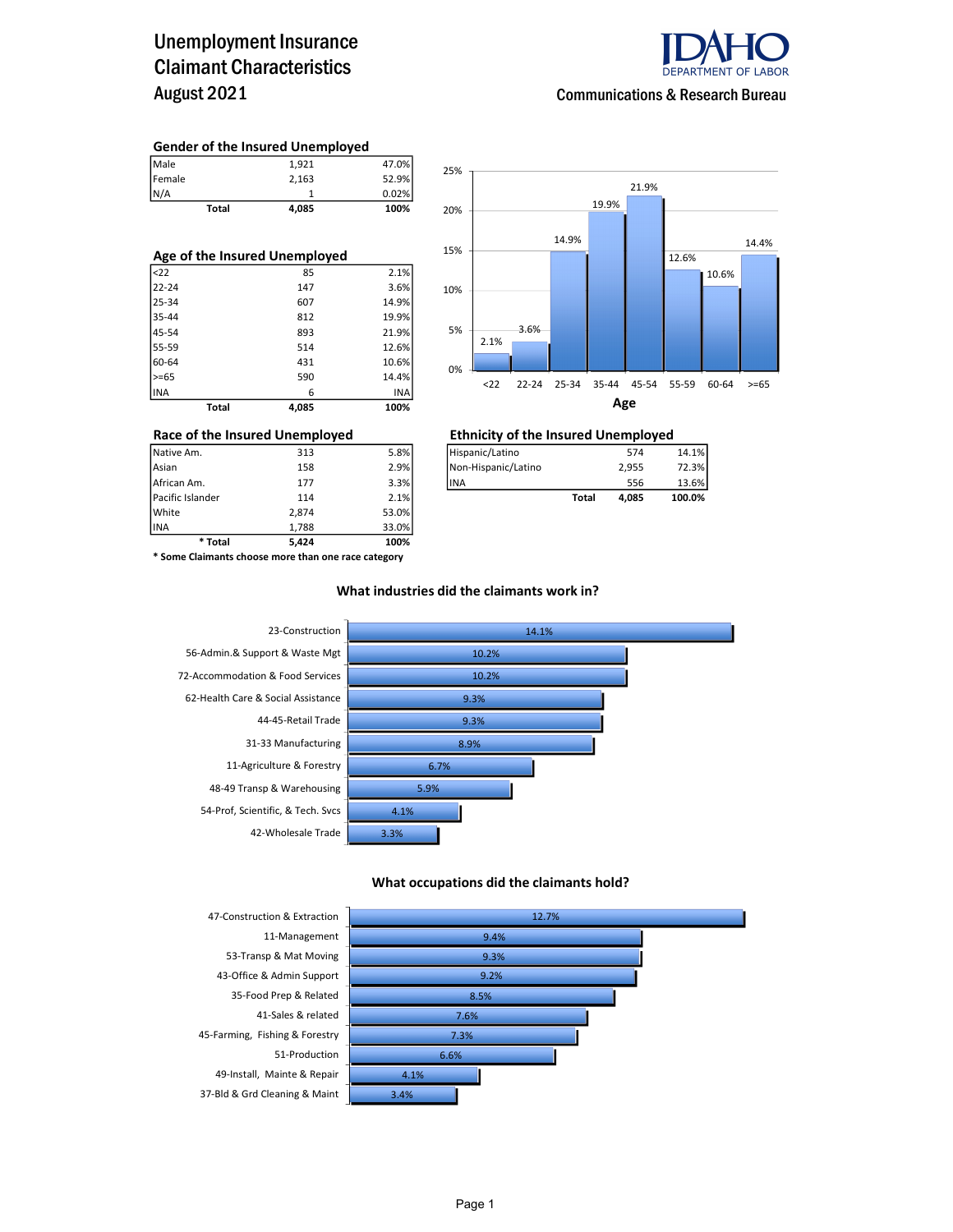## Unemployment Insurance Claimant Characteristics

# **DEPARTMENT OF LABOR**

## August 2021 **Communications & Research Bureau**

| <b>Demographics</b>                                          | <b>August</b><br>2021 |       | July<br>2021 |       | <b>Monthly</b><br><b>Difference</b> | <b>August</b><br>2020 |       | Yearly<br><b>Difference</b> |
|--------------------------------------------------------------|-----------------------|-------|--------------|-------|-------------------------------------|-----------------------|-------|-----------------------------|
|                                                              |                       |       |              |       |                                     |                       |       |                             |
|                                                              |                       |       |              |       |                                     |                       |       |                             |
| Gender:                                                      |                       |       |              |       |                                     |                       |       |                             |
| Male                                                         | 1,921                 | 47.0% | 2,279        | 46.6% | $-358$                              | 7,489                 | 45.8% | $-5568$                     |
| Female                                                       | 2,163                 | 52.9% | 2,612        | 53.4% | $-449$                              | 8,846                 | 54.1% | $-6683$                     |
| <b>INA</b>                                                   | $\mathbf{1}$          | 0.0%  | 3            | 0.1%  | $-2$                                | 10                    | 0.1%  | -9                          |
| <b>Total</b>                                                 | 4,085                 |       | 4,894        |       | $-809$                              | 16,345                |       | $-12260$                    |
| Race: NOTE: Claimants may choose more than one Race category |                       |       |              |       |                                     |                       |       |                             |
| Native American                                              | 313                   | N/A   | 333          | N/A   | $-20$                               | 768                   | N/A   | $-455$                      |
| Asian                                                        | 158                   | N/A   | 190          | N/A   | $-32$                               | 536                   | N/A   | $-378$                      |
| African American                                             | 177                   | N/A   | 208          | N/A   | $-31$                               | 571                   | N/A   | $-394$                      |
| Pacific Islander                                             | 114                   | N/A   | 141          | N/A   | $-27$                               | 282                   | N/A   | $-168$                      |
| White                                                        | 2,874                 | N/A   | 3,221        | N/A   | $-347$                              | 14,026                | N/A   | $-11152$                    |
| <b>INA</b>                                                   | 1,788                 | N/A   | 1,944        | N/A   | $-156$                              | 4,018                 | N/A   | $-2230$                     |
|                                                              |                       |       |              |       |                                     |                       |       |                             |
| <b>Ethnicity:</b>                                            |                       |       |              |       |                                     |                       |       |                             |
| Hispanic/Latino                                              | 574                   | 14.1% | 638          | 13.0% | $-64$                               | 1,944                 | 11.9% | $-1370$                     |
| Non-Hispanic/Latino                                          | 2,955                 | 72.3% | 3,557        | 72.7% | $-602$                              | 12,272                | 75.1% | $-9317$                     |
| <b>INA</b>                                                   | 556                   | 13.6% | 699          | 14.3% | $-143$                              | 2,129                 | 13.0% | $-1573$                     |
|                                                              |                       |       |              |       |                                     |                       |       |                             |
| Age:                                                         |                       |       |              |       |                                     |                       |       |                             |
| $22$                                                         | 85                    | 2.1%  | 106          | 2.2%  | $-21$                               | 739                   | 4.5%  | $-654$                      |
| 22-24                                                        | 147                   | 3.6%  | 152          | 3.1%  | $-5$                                | 809                   | 4.9%  | $-662$                      |
| 25-34                                                        | 607                   | 14.9% | 817          | 16.7% | $-210$                              | 3,388                 | 20.7% | $-2781$                     |
| 35-44                                                        | 812                   | 19.9% | 1,020        | 20.8% | $-208$                              | 3,131                 | 19.2% | $-2319$                     |
| 45-54                                                        | 893                   | 21.9% | 1,024        | 20.9% | $-131$                              | 3,011                 | 18.4% | $-2118$                     |
| 55-59                                                        | 514                   | 12.6% | 581          | 11.9% | $-67$                               | 1,669                 | 10.2% | $-1155$                     |
| 60-64                                                        | 431                   | 10.6% | 498          | 10.2% | $-67$                               | 1,407                 | 8.6%  | $-976$                      |
| >=65                                                         | 590                   | 14.4% | 692          | 14.1% | $-102$                              | 2,169                 | 13.3% | $-1579$                     |
| <b>Total</b>                                                 | 4,079                 |       | 4,890        |       | $-811$                              | 16,323                |       | $-12244$                    |